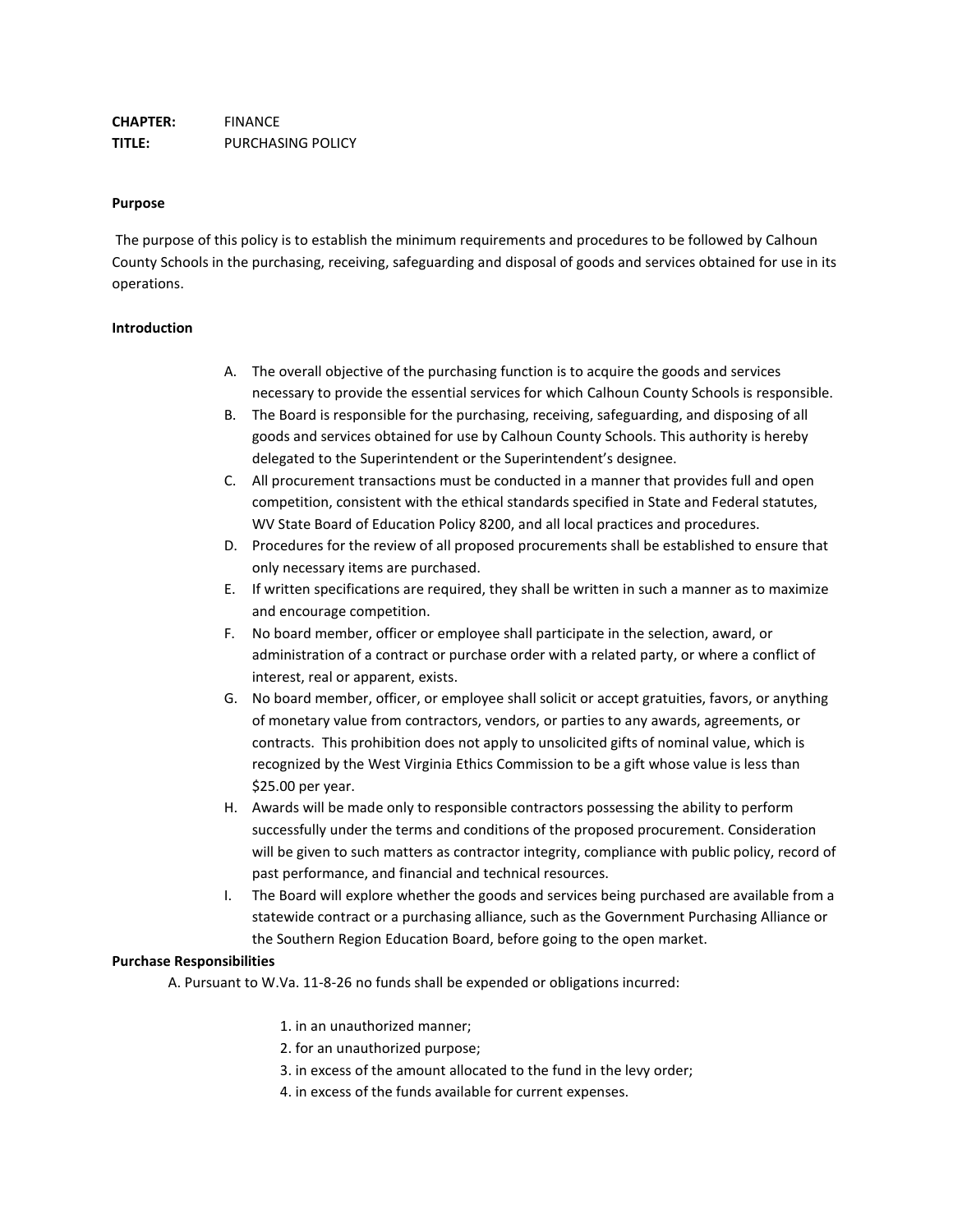B. Pursuant to W.Va. Code 18-9B-10, the Calhoun County Board shall:

- 1. authorize the expenditure of funds and incur obligations only in accordance with the budget and the expenditure schedule;
- 2. authorize transfers between items of appropriation only with the prior written approval of the State Board of Education.

### **Open Ended Contracts, Price Agreements, and Blanket Purchase Orders**

- A. The County shall use open-ended contracts, price agreements, or blanket purchase orders to obtain commodities or services of a repetitive nature rather than issue a purchase order for each individual purchase.
- B. The Superintendent or the Superintendent's designee may solicit requirements for similar commodities and services to determine the best methods for acquisition.
- C. Open-ended contracts or price agreements shall be used only in situations where the commodity and price are known through a competitive bid process, but the quantity needed is not, such as food products used by child nutrition program.
- D. Blanket purchase orders shall be used in situations where there is normally a large volume of small dollar purchases of a repetitive nature and it is difficult to determine in advance exactly which products are needed, such as in facility or vehicle maintenance activities. Whenever practical, blanket purchase orders should be issued, with consideration of the bidding requirements, on a periodic basis throughout the year, such as on a monthly or quarterly basis, to maintain budgetary controls.

### **Purchases of Commodities and Services**

- A. Commodities and services shall be purchased in accordance with the procedures specified in this policy.
- B. The competitive method used is determined by the threshold limits below. These limits are based on the best estimate of the Superintendent or the Superintendent's designee at the time the bid prices are solicited.
- C. The threshold level to be used shall be determined by the total estimated cost of the item being purchased, which is the unit cost multiplied by the quantity.
- D. The bid method selected will be considered to be the appropriate method unless the lowest bid received exceeds the maximum dollar threshold of the bidding method selected by ten percent (10%). If the lowest bid exceeds the threshold by more than ten percent (10%), the bid must be re-bid using bid requirements with a higher dollar threshold level.
- E. Purchases shall not be separated into a series of separate requisitions or purchase orders, for the purpose of circumventing the applicable threshold limits of these competitive bidding procedures.
- F. Commodities may only be purchased from a retail outlet that charges a membership fee, when it is determined to be in the best interest of the County. The membership fee shall be taken into consideration in determining the total estimated cost. Membership fees shall not be paid for individual employees to become members under any circumstances, nor shall a County's membership card be used by employees for personal purchases.
- G. Services may be procured without basing the selection of the vendor solely on price. The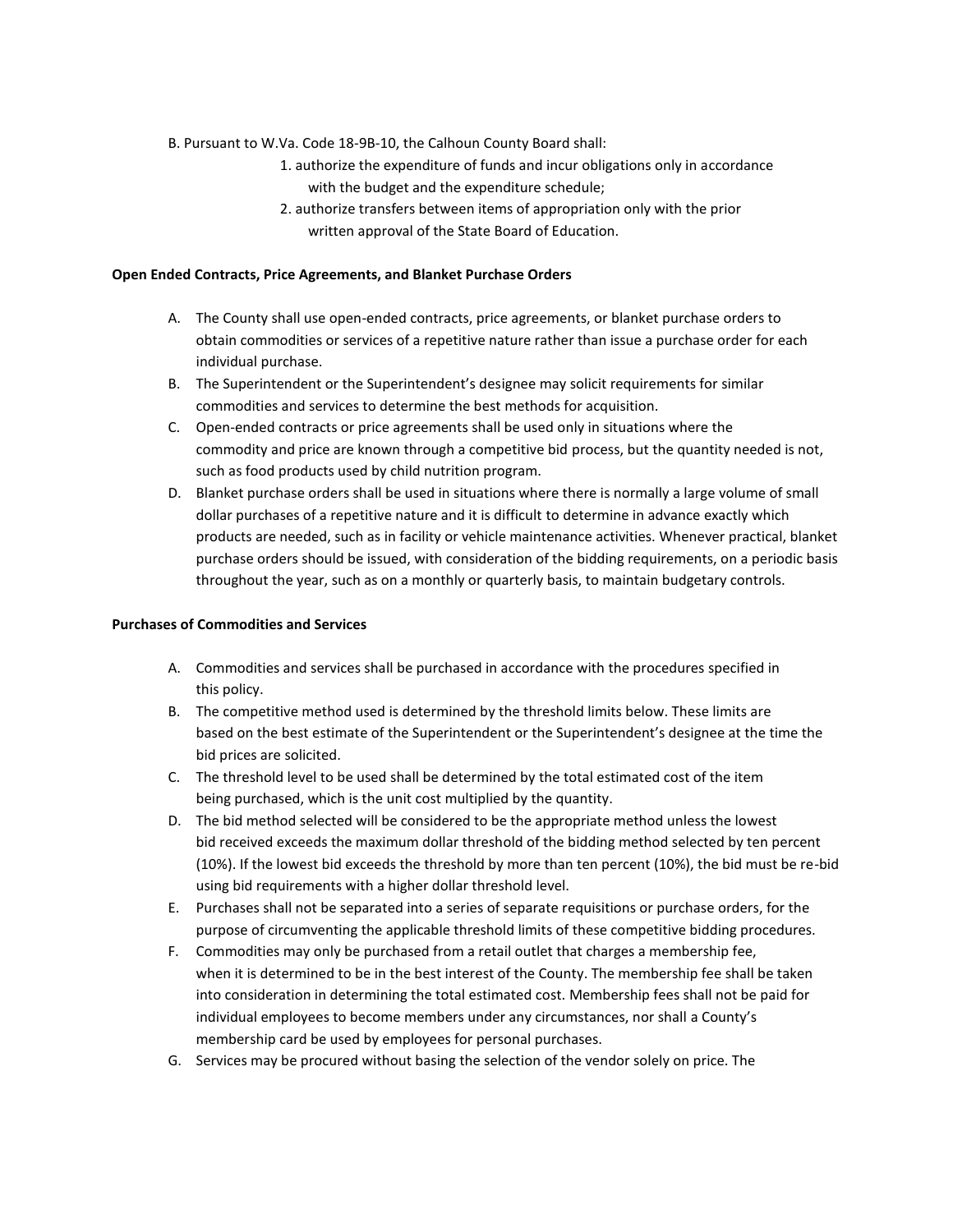cost can be negotiated without the use of competitive bids; however, Requests for Proposals shall be utilized whenever possible and the Calhoun County Board of Education shall cause to be established the procedures and criteria for evaluating the proposals received.

### **Competitive Bid Threshold Limits:**

- A. Purchases of commodities costing less than \$5,000:
	- 1. Competitive bids are encouraged but not required.
	- 2. An approved purchase order is required before the merchandise or services are ordered.
- B. Purchases of commodities costing \$5,000 or more but less than \$10,000:
	- 1. Competitive bids are required.
	- 2. A minimum of three (3) verbal quotes must be obtained, whenever practical.
	- 3. Bids may be solicited by telephone, internet, mail, or by visiting the vendor.
	- 4. Documentation must be maintained of all quotes obtained, recording the name of the vendor, name of the vendor's representative, name of the County's representative seeking the quote, date, commodity, and price.
	- 5. Refer to the Records Retention Manual issued by the Office of School Finance for the period of time that the documentation is to be retained.
	- 6. An approved purchase order is required before the merchandise or service is ordered.
- C. Purchases of commodities costing \$10,000 or more but less than \$25,000:
	- 1. Competitive bids are required.
	- 2. A minimum of three (3) written bids must be obtained, whenever practical.
	- 3. Bids may be solicited by telephone, internet, or mail, but a written bid must be submitted by the vendor.
	- 4. A "No bid" is not to be considered a received bid, so sufficient requests should be solicited to assure that at least three (3) actual bids are received, whenever practical.
	- 5. All bids received must be retained for public review and inspection during normal business hours. Refer to the Records Retention Manual issued by the Office of School Finance for the period of time that the bids are to be retained.
	- 6. An approved purchase order is required before the merchandise or service is ordered.
- D. Purchases of commodities costing \$25,000 or more but less than \$50,000:
	- 1. Competitive bids are required and bids shall be solicited from at least three (3) known suppliers whenever practical, using advertising media such as newspapers, the internet, trade journals, purchasing bulletins, other media considered advisable, or mass mailings.
	- 2. This requirement may be met by submitting the bid request to the vendors on the vendor list.
	- 1. The invitation for bids, shall include all specifications and pertinent attachments, and shall define the items or services sufficiently for the bidder to properly respond.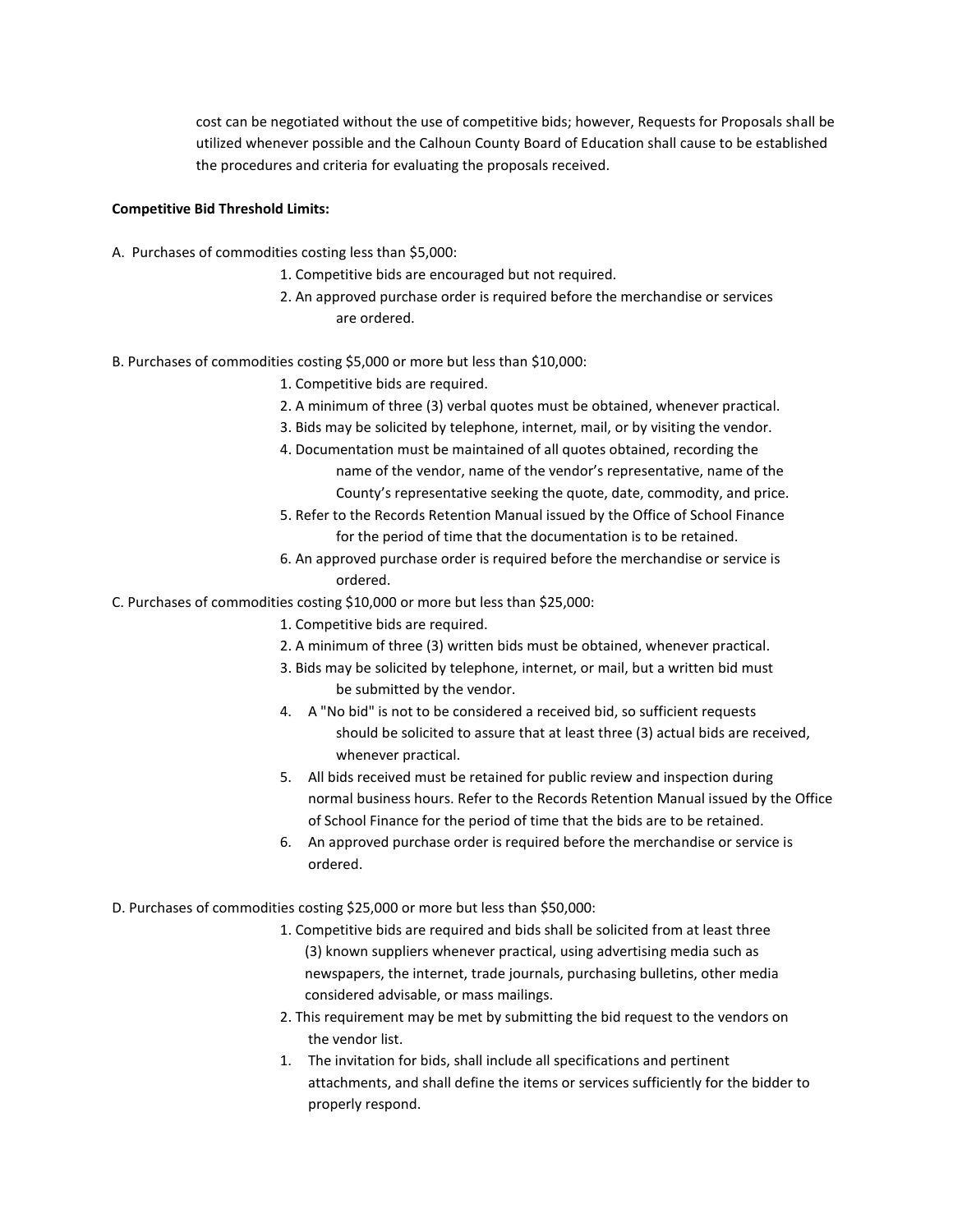- 2. The Board may waive the requirement to advertise when a vendor is considered to be the sole source for the item being purchased, when it is determined to be in the best interest of the County, or when professional, technical, or specialized services are being acquired under an agreement. All waivers shall be well documented and those based on a best interest determination shall be approved by the Superintendent.
- 5. Any and all bids may be rejected if there is a sound documented reason.
- 6. The request for bids shall be retained for public review and inspection during normal business hours. After the bid is awarded, all criteria and evaluations used in making the selection, as well as all bids received from vendors, shall be retained for public review. (Refer to the Records Retention Manual issued by the Office of School Finance for the period of time that the bids are to be retained.)
- 7. An approved purchase order is required before the merchandise or service is ordered.

E. Purchases of commodities costing \$50,000 or more:

- 1. The solicitation for bids shall specify that the bids are to be received in the form of sealed bids.
- 2. The request for bids shall be publicly advertised using as legal advertisements in local newspapers, the internet, trade journals, purchasing bulletins, mass mailings or other media considered advisable; adequate time must be provided to allow interested bidders sufficient time to submit their responses prior to the date set for the opening of bids.
- 3. The invitation for bids shall include all specifications and pertinent attachments and shall define the items or services sufficiently for the bidder to properly respond.
- 4. All bids will be publicly opened at the time and place specified in the invitation for bids.
- 5. The County may waive the requirement to advertise when a vendor is considered to be the sole source for the item, when it is determined to be in the best interest of the County, or when professional, technical, or specialized services are being acquired under an agreement. All waivers shall be well documented, and those based on a best interest determination must be approved by the Calhoun County Board of Education.
- 6. Any and all bids may be rejected if there is a sound documented reason.
- 7. The request for bids shall be retained for public review and inspection during normal business hours. After the bid is awarded, all criteria and evaluations used in making the selection, as well as all bids received from vendors, shall be retained for public review. (Refer to the Records Retention Manual issued by the Office of School Finance for the period of time that the bids are to be retained.)
- 8. An approved purchase order is required before the merchandise or service is ordered.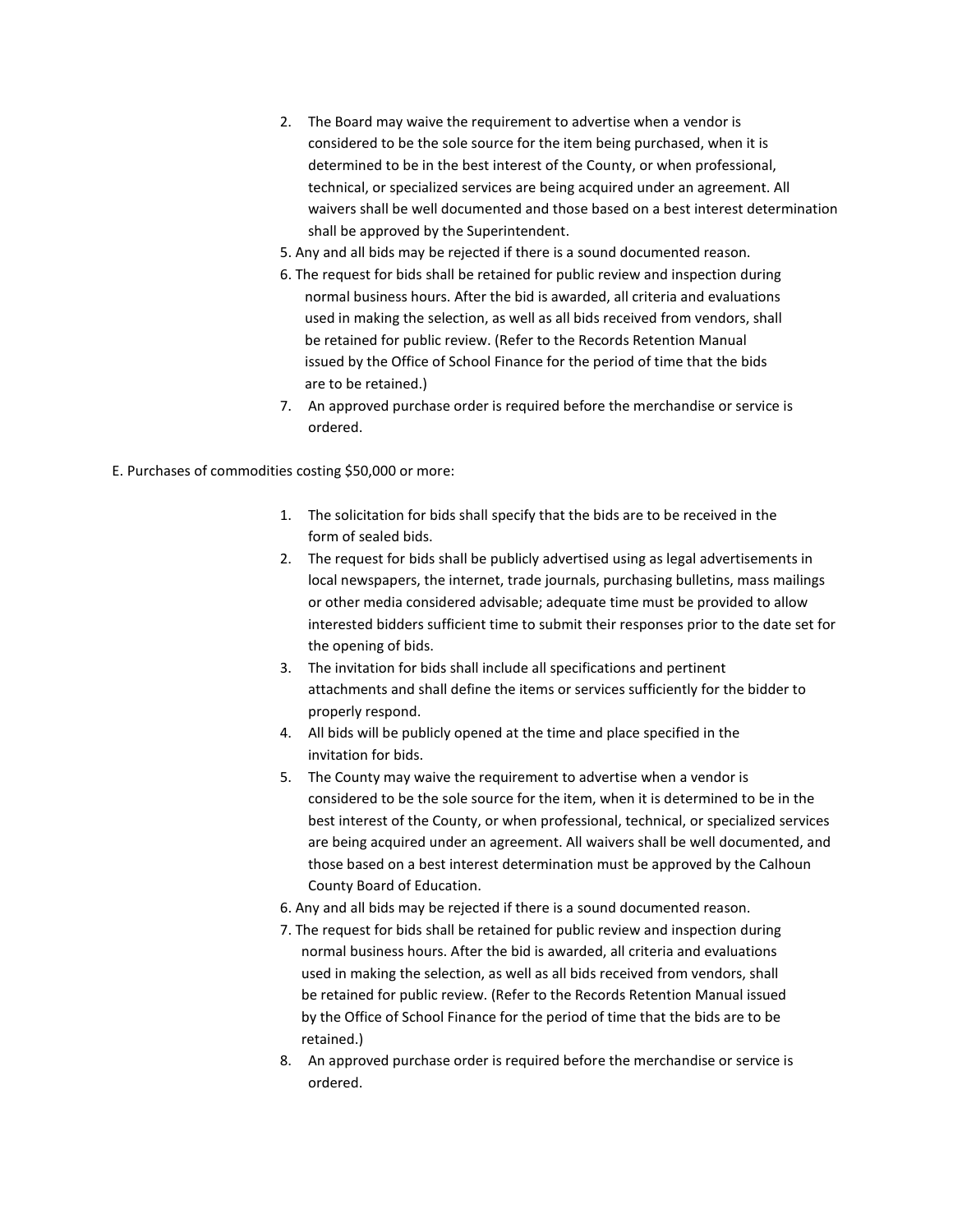#### **Alternative Procurement**

- A. Equipment and other commodities or services may be purchased directly from a vendor without competitive bidding, if any of the following conditions exist:
	- 1. The item cannot be obtained through ordinary purchasing procedures.
	- 2. The item is unique, or is not available from any other source (sole source).
	- 3. The item is available from the State or another County, provided the price, availability, and quality are comparable to those in the open market.
	- 4. The item is available from a statewide contract and "piggybacking" by local governmental entities is permitted in the contract.
	- 3. The item is available from a Federal or GSA contract and the supplier is willing to sell to a County in the State at the same or lower price.
	- 6. The item is available from a sheltered workshop.
	- 7. The item is available from an internet website maintained by a legitimate government purchasing cooperative, where competitive bids have already been obtained.
	- 8. The item is a used vehicle or piece of equipment and its purchase is determined by the Superintendent or the Superintendent's designee to be in the best interest of the Calhoun County Schools.
- B. Documentation of the justification for not following the competitive procurement procedures shall be maintained.

## **Exemptions from Competitive Bid Requirements**

- A. The following items or services may be purchased by the county without advertisement or obtaining competitive bids.
	- 1. Accounting services and audits of individual schools, except the annual audit of the county's financial statements.
	- 2. Any advertisement placed directly with newspapers, trade magazines, or similar publications. However, radio, broadcast television, or cable television advertising; any indirect placement, promotional items; or advertising consultant services are not exempt.
	- 3. The purchase of and service to artwork and historical items.
	- 4. Attorneys and law firms.
	- 5. Auditing contracts between governmental agencies.
	- 6. Entertainers.
	- 7. Facilities rentals, including food, beverages, entertainment and other expenses related to conducting a meeting.
	- 8. Medical fees, including but not limited to fees for medical services (behavioral and physical) from individual doctors, psychologists, dentists, clinics, hospitals, audiologists, county medical examiners, physical and occupational therapists, behavioral counseling and evaluations, etc. for individual students.
	- 9. Postage, including stamps, metering, overnight services.
	- 10. Software maintenance.
	- 11. Expenses related to student activities, including but not limited to (lectures, entertainers, athletic events, referees, and teachers for staff development).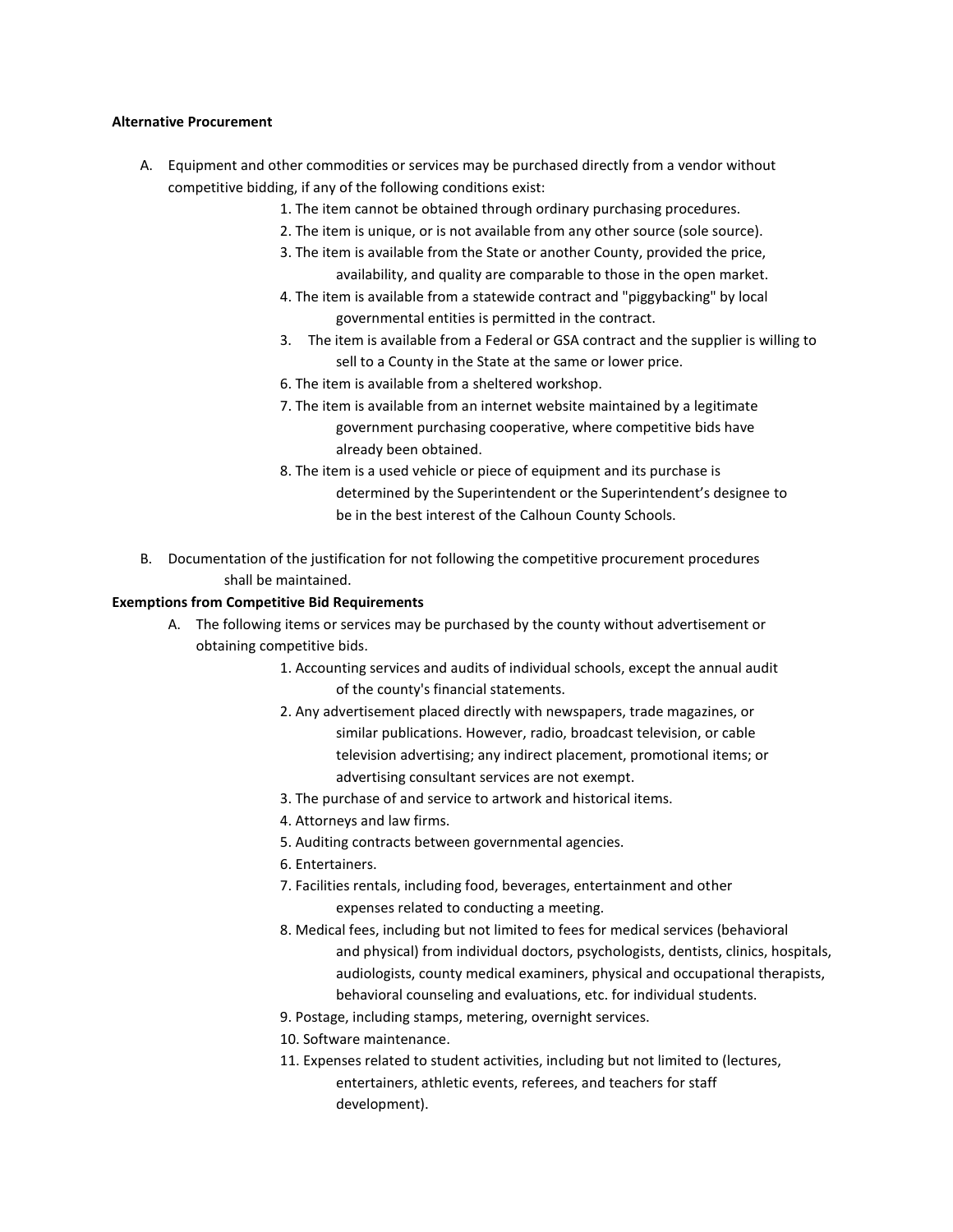- 12. Investigate services, subject matter experts and witnesses for administrative hearings and legal procedures.
- 13. Subscriptions and publications, including but not limited to newspapers,

textbooks, and publications (electronic and hard copy) purchased directly from the publisher.

14. Training activities, including but not limited to lectures, honorariums,

copyrighted test and training materials, test monitors, and examination proctors, where competition is not available

- 15. Tuition, stipends, accreditation and registration fees.
- 16. Utilities regulated by the Public Service Commission.
- 17. Livestock and fish stock for vocational programs.
- B. Documentation of the justification for not following competitive procurement procedures shall be maintained.

## **Construction Projects**

- A. Competitive bids shall be solicited for every construction project exceeding \$25,000 in total cost except for emergency repairs to building components and systems. Pursuant to W.Va. 5-22-1 et seq., the term emergency repairs shall mean repairs that, if not made immediately, will seriously impair the use of building components and systems or cause danger to those persons using the building components and systems.
- B. Following the solicitation of such bids, the contract shall be awarded to the lowest qualified responsible bidder, who shall furnish a sufficient performance and payment bond.
- C. The Board may reject any or all bids and solicit new bids on the project. (W.Va. 5-22-1 et seq.)
- D. Before advertising for bids for the construction of a public improvement, the Superintendent or the Superintendent's designee shall ascertain from the State Commissioner of Labor the prevailing wages to be paid by the successful bidder to the laborers, workmen or mechanics in the various branches or classes of the construction to be performed, and such schedule of wages must be made a part of the specifications.
- E. The term "construction" as defined in W.Va. 21-5A-1, shall mean any construction, reconstruction, improvement, enlargement, painting, decorating, or repair of any public improvement let to contract, but does not include temporary or emergency repairs.
- F. According to the West Virginia Division of Labor, all construction contracts in excess of \$10,000 must be in writing.
- G. All changes to a construction project shall be documented by a written change order. To minimize the number of change orders issued:
	- 1. Construction change orders shall be issued only when it is determined they are absolutely necessary; the number of change orders issued shall be restricted to the least number possible. Change orders shall not be used to alter the original scope of the project; and the cumulative effect on the total cost of the project shall be minimal.
	- 2. Construction change orders shall not be used to: include additional work of a significant nature that was not in the original scope of the project, expand the cost of the project significantly beyond the original contract amount, or expand the work beyond the original work site.
	- 3. All construction change orders must be implemented in writing.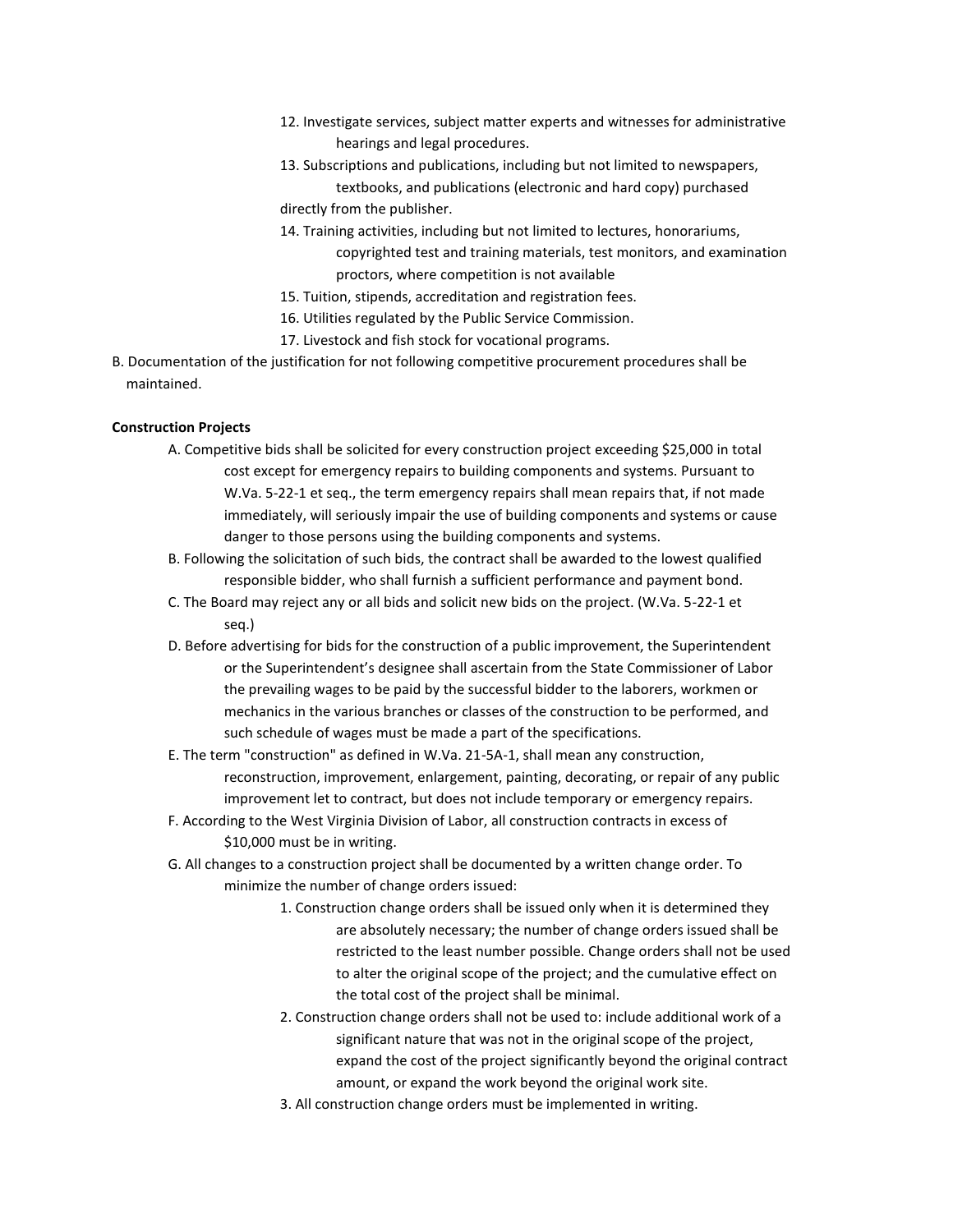- 4. The Superintendent or the Superintendent's designee shall review and approve all change orders that have an impact on the total cost of the project. Change orders that have an impact on the cost or scope of the project shall be submitted to the Board for approval. Procedures shall be established to ensure that approval of time sensitive construction work is completed as soon as possible to minimize disruption of the construction process.
- 5. Project records shall be maintained to clearly reflect the accumulative costs resulting from change orders.

### **Architectural and Engineering Services**

The County shall procure architectural or engineering services on the basis of demonstrated competence and qualifications for the type of professional services required. (W.Va. 5G-1-1 et seq.)

A. For projects estimated to cost less than \$250,000, the Superintendent or the

- Superintendent's designee shall conduct discussions with three (3) or more professional firms solicited on the basis of known or submitted qualifications for the assignment prior to the awarding of any contract. If it is determined that seeking competition is not practical, the Board may, with the advice of Superintendent or the Superintendent's designee, select a firm on the basis of previous satisfactory performance, and knowledge of the agency's facilities and needs.
- B. For projects estimated to cost \$250,000 or more, the Board shall seek expressions of interest from architectural and engineering firms which shall include a statement of qualifications and performance data, and may include anticipated concepts and proposed methods or approach to the project. All jobs shall be announced by public notice published as a Class II legal advertisement in compliance with W.Va. 59-1-1, et seq.
- C. A committee of three (3) to five (5) members selected by the Superintendent or the Superintendent's designee shall evaluate these statements and select three (3) firms, which, in the committees opinion, are best qualified to perform the desired service, provided that, on projects funded wholly or in part by the West Virginia School Building Authority, two (2) of the three (3) firms selected must have had offices within the State for at least one (1) year prior to submitting the expression of interest.
- D. The committee shall then rank, in order of preference, no less than three (3) of the firms selected, and the Superintendent or the Superintendent's designee shall commence negotiations with the firms in the order of preference to determine the scope of services and price for the work to be performed.

### **Agreements**

- A. Professional, technical, or other specialized services (including, but not limited to, legal counsel; accounting services; presenters for continuing professional development activities; technology installation, repair and maintenance; and conference meeting facilities) where the scope of the services is known but the price is not the sole factor in determining the award, shall be procured by agreement.
- B. The agreement shall be in writing and the total cost must be stated either as a "sum certain", or at a fixed rate, if the number of hours of service being acquired is not known.
- C. The agreement amount must also include the total being paid for any anticipated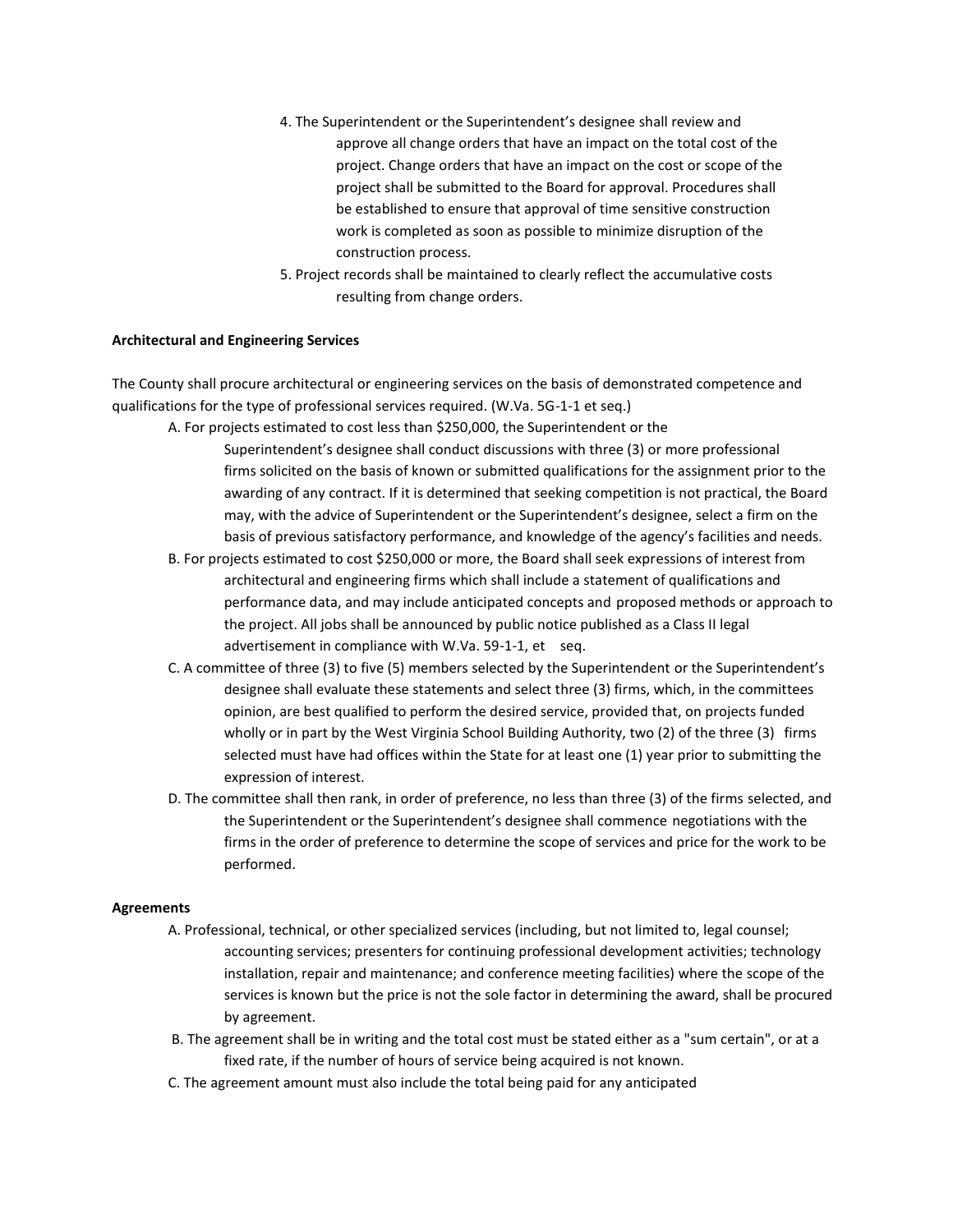travel expenses incurred by the service provider. The payment of travel expenses pursuant to an agreement shall conform to all Federal and State tax requirements. Room or travel accommodations are not to be paid directly by the Board for contract service providers.

D. No agreement shall contain contractual requirements that are in violation of State statutes, including, but not limited to, any clause that requires a prepayment, the imposition of a penalty or termination charge should the County cancel the agreement, or the requirement that the County indemnify or hold harmless the vendor.

### **Leases and Lease Purchase Agreements**

- A. Competitive bids are encouraged but not required for leases and lease purchase agreements.
- B. No lease purchase agreement shall be secured by property that is already owned by the County.
- C. Title shall transfer from the lessor to the lessee when the option to purchase the commodity is exercised, normally at the time the last installment payment is made.
- D. No funds shall be expended or obligations incurred from future levies. (State Constitution and W.Va. Code 11-8-26)
	- 1. A lease purchase agreement extending beyond the fiscal year shall contain a nonbinding cancellation clause where the contract can be terminated at the end of each fiscal year, at the County's discretion, without creating a present indebtedness for the aggregate of the installment payments.
	- 2. Any language in a lease purchase agreement that might require the County to give notice to the lessor or be liable for future payments before terminating the agreement at the end of a fiscal year shall be void.

## **Compliance With Federal Procurement Requirements**

- A. Whenever procuring commodities and services with Federal grant proceeds, the County shall use the procurement procedures specified in this policy.
- B. Any requisition utilizing Federal funding which includes special requirements in addition to or different than normal purchasing requirements must be identified when the requisition is submitted to the Superintendent or the Superintendent's designee.
- C. Employees of the Board shall comply with all procedures for the procurement of commodities and services with funds from the U.S. Department of Education which are included in that agency's regulations entitled, United States Education Department General Administrative Regulations (EDGAR), Sections 74.41 through 74.48.
- D. Employees of the Board shall comply with all procedures for the procurement of commodities and services with funds from other Federal agencies which are found in that agency's administrative regulations.
- E. The County shall not purchase commodities or services, or enter into construction contracts from a vendor that has been debarred by the Federal government.

## **Submission of Sealed Bids**

- A. All sealed bids are to be submitted at the vendors' expense.
- B. Bidders must submit their bids and/or proposals prior to the date and time of the bid opening in the format prescribed by the Board. Substitutions for the prescribed format are acceptable only if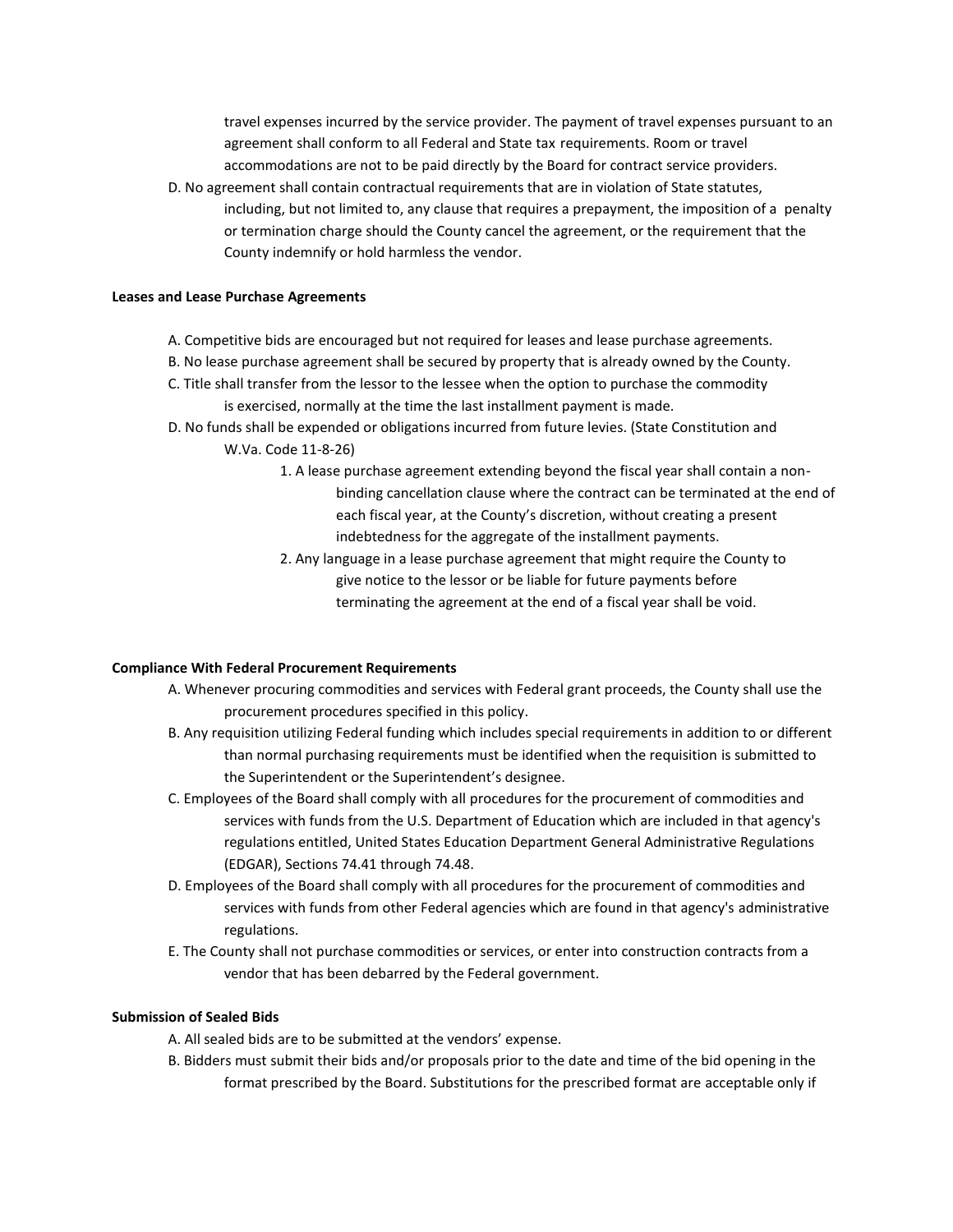the substituted terms, conditions, and/or provisions have been approved in advance by the Superintendent or the Superintendent's designee.

- C. Bidders shall submit their bids and/or proposals to the Superintendent or the Superintendent's designee. The Superintendent or the Superintendent's designee shall reject all bids not received by the specified date and time.
- D. An authorized representative of the bidder shall sign all bids before submission. A corporate signature without an individual name is not an acceptable signature.
- E. The Board may accept the submission of bids by facsimile transmission. The completed facsimile transmission must be received by the Superintendent or the Superintendent's designee prior to the specified date and time for submission of the bid. A vendor choosing to submit a bid or a written change to a bid by facsimile transmission accepts full responsibility for the transmission and receipt of the bid or change. The Board accepts no responsibility for the unsuccessful and/or incomplete transmission of bids by facsimile machine. An original document and a copy of a bid that is initially sent by facsimile transmission shall be sent to the Superintendent or the Superintendent's designee within two (2) working days after the bid opening date and must be identical to the bid submitted by facsimile transmission.
- F. Copies of bids may be open for public inspection in the office of the Superintendent or the Superintendent's designee immediately after bid opening. All files related to the evaluation and awarding of the bids are open for public inspection after the award has been made.
- G. A bidder may make a written change of a sealed bid before the bid opening. A bidder shall submit written changes to the Superintendent or designated purchasing director prior to the date and time of the bid opening. A bidder may submit changes by facsimile transmission.
- H. The Board may reject an erroneous bid after the bid opening if all of the following conditions exist: (1) an error was made; (2) the error materially affected the bid; (3) rejection of the bid would not cause a hardship on the County, other than losing an opportunity to receive commodities at a reduced cost; and (4) enforcement of the part of the bid in error would be unconscionable. In order for the Board to reject a bid, documented evidence shall be maintained that all of the conditions set forth in this subdivision exist.
- I. If there is a conflict between the extension price and the unit price, or other minor errors exist that are not sufficient to cause the bid to be rejected, the unit price prevails.
- J. A bidder may make a price adjustment on any purchase order if specific provisions for price adjustments have been incorporated in the RFQ and purchase order. A bidder shall make a request for price adjustment in accordance with the specific terms and conditions of the individual purchase order. In the event no provisions for price adjustment have been made, discretion to grant a price adjustment rests with the Board.

### **Resident Vendor Preference**

- A. Preference for resident vendors of the State of West Virginia or preference for vendors employing State residents will be granted in the purchase of commodities or printing. (W.Va. 5A-3-37)
- B. The Superintendent or the Superintendent's designee will establish procedures for granting preference to resident vendors of the State in the awarding of a bid for the purchase of commodities and printing made upon competitive bids. No preference shall be granted in the award of purchases made with Federal funds. Vendor preference shall not exceed five percent (5%) of the lowest bid submitted by a qualified bidder.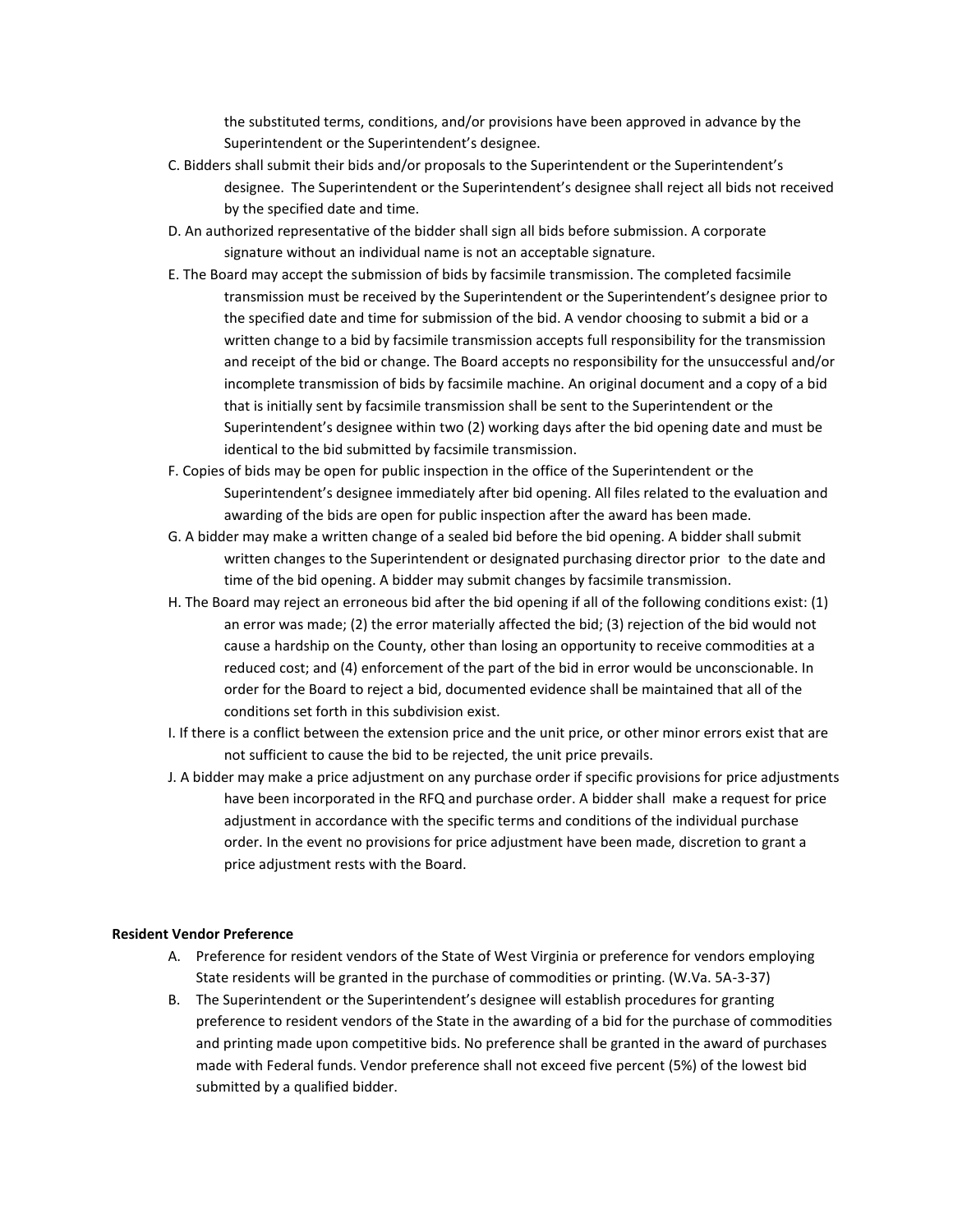- C. A qualifying resident vendor may include but not be limited to one who maintains the following business activities or has paid the indicated taxes within the State:
	- 1. is authorized to transact business within the State by appropriate authorities;
	- 2. maintains an office in the State;
	- 3. has actually paid real or personnel property taxes on real estate or equipment used in the regular course of business related to the commodities or services offered;
	- 4. has paid business taxes to the State and to municipalities;
	- 5. when selling tangible personal property, has available for delivery a stock of materials of the type being offered and of a reasonable quantity.

### **Approval**

- A. The purchase of commodities or services costing less than \$5,000 must have the prior approval of an employee who has supervisory authority over the individual initiating the purchase request.
- B. All contracts for the purchase of commodities or services, with the exception of consumable supplies, that involve the expenditure of \$5,000 or more but less then \$25,000 must have the prior approval of the Superintendent or the Superintendent's designee.
- C. All contracts for the purchase of commodities or services, with the exception of consumable supplies, that involve the expenditure of \$25,000 or more but less than \$100,000 must have the prior approval of the Superintendent.
- D. All contracts for the purchase of commodities or services, with the exception of consumable supplies, that involve the expenditure of \$100,000 or more must have the prior approval of the Calhoun County Board of Education. The approval can be granted either as a consent agenda item or by a separate motion of the Board.

### **Awarding**

### A. Commodities

- 1. The award for the purchase of commodities shall be made by the Board, upon the recommendation of the Superintendent or the Superintendent's designee, to the lowest responsible bidder with the exception of the purchase of school buses. Pursuant to W.Va. 5A-3-11, the Roane Board shall purchase school buses from any of the bidders who have been awarded contracts by the State.
- 2. In recommending such award to the Board, the Superintendent or the Superintendent's designee shall consider such factors as quality (meeting specifications), price, time of delivery, cost of delivery, and other terms and conditions considered prudent.
- 3. In situations of discrepancies in bid documents, unit prices shall prevail in all cases.
- 4. In some cases the Superintendent or the Superintendent's designee may recommend and the Board may approve multiple and/or split awards when it is in the best interests of the County to do so.
- 5. The Board may reject any or all bids and solicit new bids.

### B. Agreements

- 1. The award of agreements that are used for obtaining professional, technical, or other specialized services may be negotiated and need not be competitively bid, since the variety of the services can vary significantly among providers.
- 2. The Board shall cause to be established criteria for evaluating and negotiating such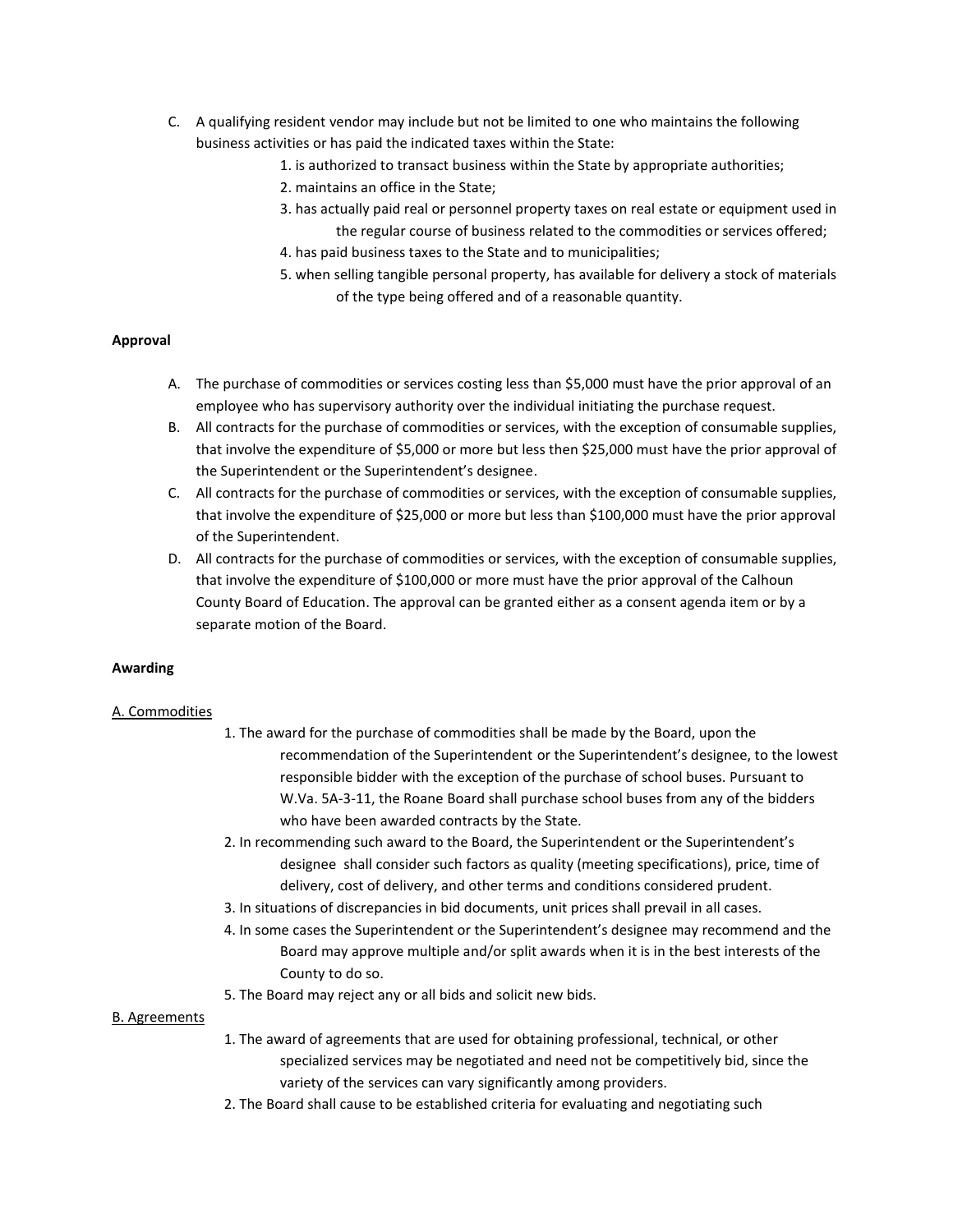agreements. Competitive bids may be solicited, but the award need not be awarded to the lowest bidder.

3. The Board may reject any or all bids that may have been requested and solicit new bids.

### C. Contracts

- 1. Pursuant to W.Va. 5A-3-10a, no contract or renewal of any contract shall be awarded to any vendor when the vendor or a related party to the vendor is a debtor and the debt owed is an amount greater than \$1,000, as defined in the following paragraphs.
- 2. Debt is defined in the statute as any assessment, premium, penalty, fine, tax or other amount of money owed to the State or any of its political subdivisions because of judgment, fine, permit violation, license assessment, workers' compensation premiums, penalty, or other assessment or surcharge presently delinquent or due and required to be paid to the state or any of its political subdivision, including any interest or additional penalties accrued thereon.
- 3. The prohibition does not apply where a vendor has contested any tax, workers' compensation premium amount, permit fee, or environmental fee or assessment and the matter has not become final, or the vendor has entered into a payment plan and the vendor is not in default of any provisions of the payment plan.
- 4. Any bids, contract proposals or contracts shall include an affidavit that the vendor or related party to the vendor does not owe any debt in an amount in excess of \$1,000.

# D. Accounting and Auditing Services Contracts

- 1. Contracts for the annual audit of the County are to be awarded in accordance with the instructions issued by the State Auditor's Office.
- 2. Contracts for accounting services and audits of the individual schools may be issued by the Board using the procedures specified in the preceding sub-section on agreements.
- 3. The Board may reject any or all bids that may have been requested and solicit new bids.

## E. Construction Contracts

- 1. The award of every construction contract that exceeds \$25,000 in total cost shall be awarded to the lowest qualified responsible bidder, who shall furnish a sufficient performance and payment bond. (W.Va. 5-22-1 et seq.)
- 2. The Superintendent or the Superintendent's designee may establish procedures for determining whether a bidder is considered a qualified responsible bidder. The determination shall be made during the evaluation process and not at the time the bids are opened.
- 3. The Board may reject any or all bids and solicit new bids on the project.

## F. Architectural or Engineering Services

- 1. The Board shall procure architectural or engineering services on the basis of demonstrated competence and qualifications for the type of professional services required.
- 2. The Board may accept or reject, in whole or in part, any bid when it is determined to be in the best interest of the County. If any bid is rejected, the Superintendent or designated purchasing director shall place a written explanation in the purchase order file.
- G. When tie bids are received, the award shall be made by allowing the tied vendors to make a "last and final offer", by flip of a coin, draw of the cards, or any other impartial method considered prudent by the Superintendent or the Superintendent's designee.

### **Requirement for Bonds and Deposits**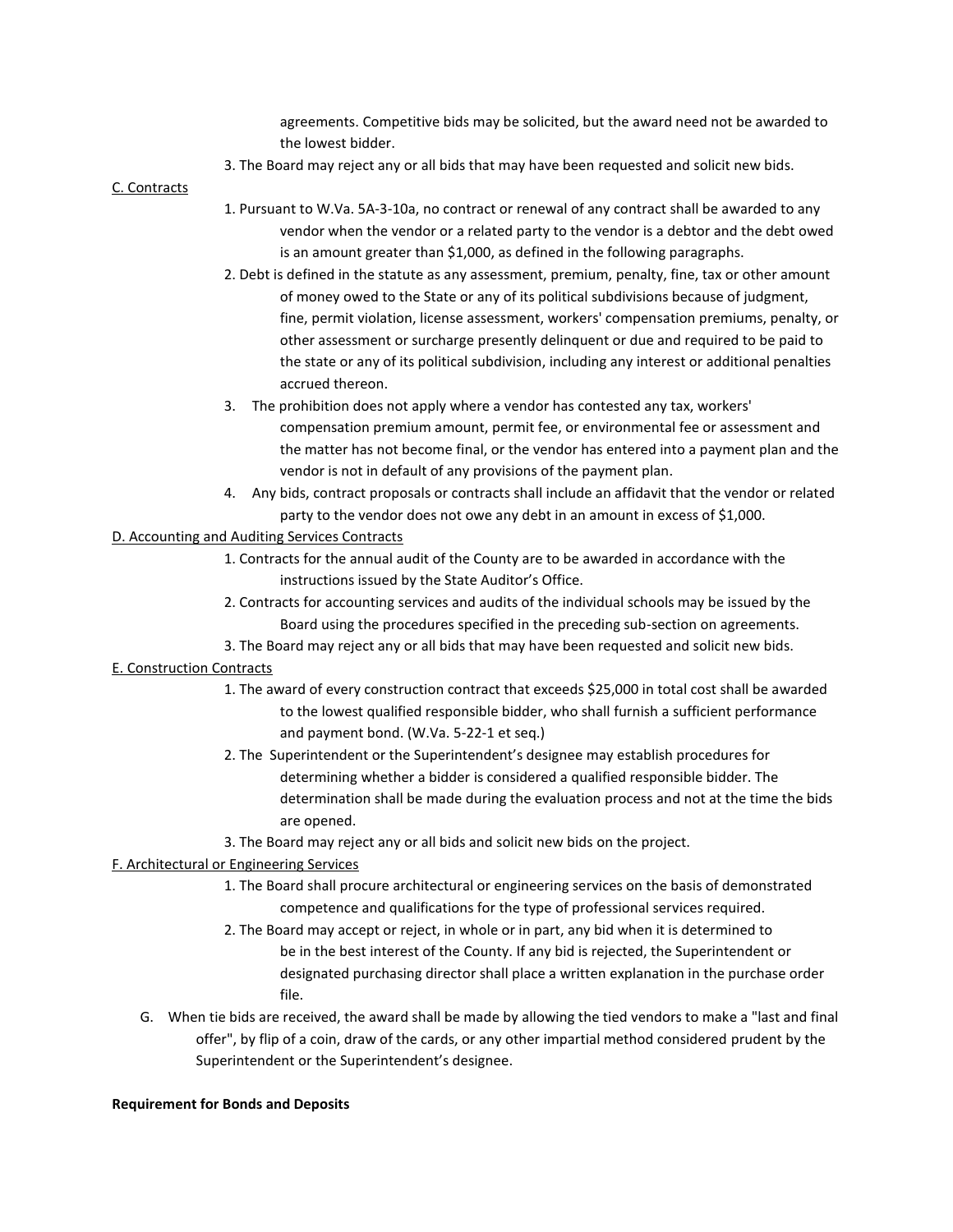- A. The Superintendent or the Superintendent's designee shall determine the applicability and amount of bonds and/or deposit required of a vendor at any time, if; it is judged that security is necessary to safeguard the County from undue risk.
- B. The types of bonds that may be required include bid bonds, performance, surety bonds, litigation bonds, or maintenance bonds.
- C. The Superintendent or the Superintendent's designee may require the vendor to submit a certified check, certificate of deposit, bond, or any other security acceptable to the Superintendent or designated purchasing director, payable to the County. Personal checks and/or company checks are not acceptable.
- D. The provisions for these requirements should be incorporated into the request for quotation and purchase order. When any contract is satisfactorily completed on which a surety bond or other deposit has been previously submitted, the individual originating the purchase shall certify the satisfactory completion or acceptance of the commodities or services being purchased in writing to the Superintendent or designated purchasing director.
- E. Upon receipt of the notification, the Superintendent or the Superintendent's designee shall return the check or deposit to the vendor.

## **Vendors' Rights and Duties**

- A. Each vendor is solely responsible for the delivery of the bid proposal in writing to the place and location specified by the County in the bid requisition. The bid must be received by an authorized employee of the Board prior to the specified date and time specified in the bid opening.
- B. The official time clock for the purpose of receipt of bids, shall be displayed in the office of the Superintendent or the Superintendent's designee
- C. Vendors are responsible for the accuracy of the information in the bid.
- D. A vendor who fails to return all required forms and materials with their bid may be suspended from the bidding list.
- E. If there is a conflict between the extension price and the unit price, the unit price prevails.
- F. Each vendor must honor any contractual term or condition included in the bid document.
- G. Each vendor must indicate a definite shipping date on all bids after receipt of the purchase order. If not indicated on the vendor's response, the Board may require delivery within ten (10) days after receipt of the order.
- H. Any changes made by the vendor in the specifications listed in the bid request shall be clearly stated by the vendor. If changes are not stated, the Board shall assume that items offered meet the specifications
- I. If a vendor is suspended and requests a hearing, one will be scheduled with the Superintendent or his/her designee. The vendor shall be notified, in writing, of the date, time and place of the hearing.

## **Remedies and Suspensions**

A. In the event that a vendor fails to honor any contractual term or condition, the Calhoun County Board may:

- 1. cancel the contract and re-award the purchase order to the next lowest bidder. The vendor failing to honor contractual obligations is responsible for all differences in cost;
- 2. declare a vendor non-responsible or non-responsive and refuse to award a purchase order. All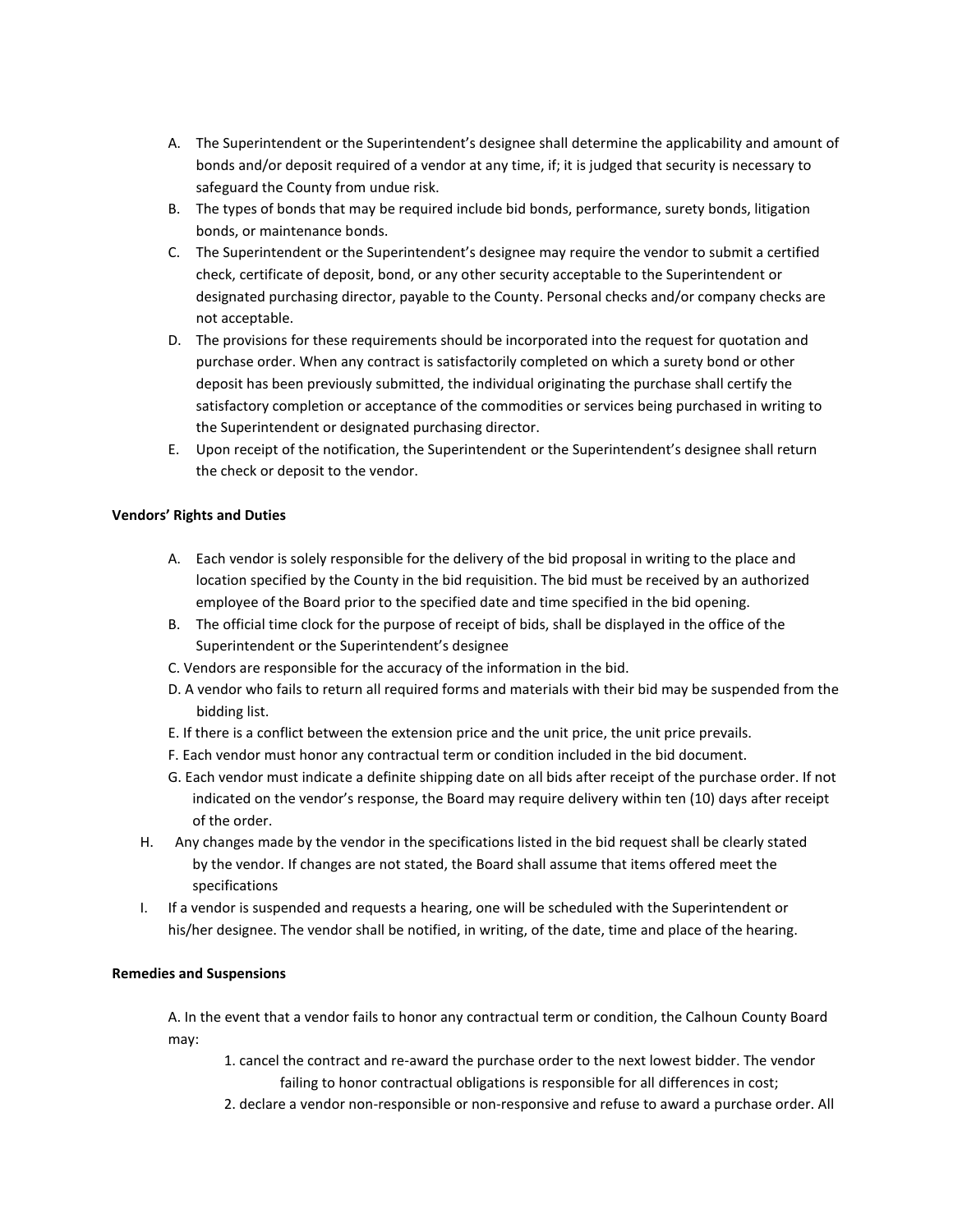such instances shall be substantiated in writing. The documentation shall be considered a public document and shall be available for inspection at all reasonable times; or

- 3. suspend, for a period not to exceed one (1) year, the right of a vendor to bid on purchases when there is reason to believe the vendor has violated any of the provisions, terms, or conditions of a contract, this rule, and/or State law. A suspended vendor may appeal the decision of the Superintendent or the Superintendent's designee to the Board.
- B. Grounds for suspension include, but are not limited to the following:
	- 1. A vendor has exhibited a pattern of poor performance in fulfilling his/her contractual obligations to the Board. Poor performance includes, but is not limited to, a vendor providing or furnishing commodities, materials, or services late, or at a quantity or quality level below that which is specified in the contract.
	- 2. A vendor has breached any contract entered into pursuant to the provisions of W.Va. 5A-3-1 et seq. or this rule.
	- 3. A vendor has been convicted of a Federal, State, or local crime punishable as a felony, directly related to the performance of a contract entered into pursuant to this rule.

#### **Protests**

- A. Submission of a Protest
	- 1. Protests based on bid specifications must be submitted no later than five (5) working days prior to bid opening. Protest of purchase order/contract awards must be submitted no later than five (5) working days after the award. The vendor is responsible for knowing the bid opening and award dates. Protests received after these dates may be rejected at the option of the Superintendent or designated purchasing director.
	- 2. All protests shall be submitted in writing to the Superintendent or the Superintendent's designee and contain the following information:
		- a. the name and address of the protestor;
		- b. the requisition, purchase order/contract numbers;
		- c. a statement of the grounds of protest;
		- d. supporting documentation (if necessary);
		- e. the resolution or relief sought.
	- 3. Failure to submit this information shall be grounds for rejection of the protest by the Superintendent or the Superintendent's designee.
- B. Review of Protest
	- 1. The Superintendent or the Superintendent's designee his/her designee shall review the matter of protest and issue a written decision. A hearing may be conducted at the option of the Superintendent or the Superintendent's designee. Continuation or delay of purchase order/contract award is at the discretion of the Superintendent or the Superintendent's designee.
	- 2. The Superintendent or the Superintendent's designee may refuse to review any protests when the matter involved is the subject of litigation before a court of competent jurisdiction; if the merits have previously been decided by a court of competent jurisdiction; or if it has been decided in a previous protest by the Superintendent or the Superintendent's designee. The provisions of this subsection do not apply where the court requests, expects, or otherwise expresses interest in the decision of the County.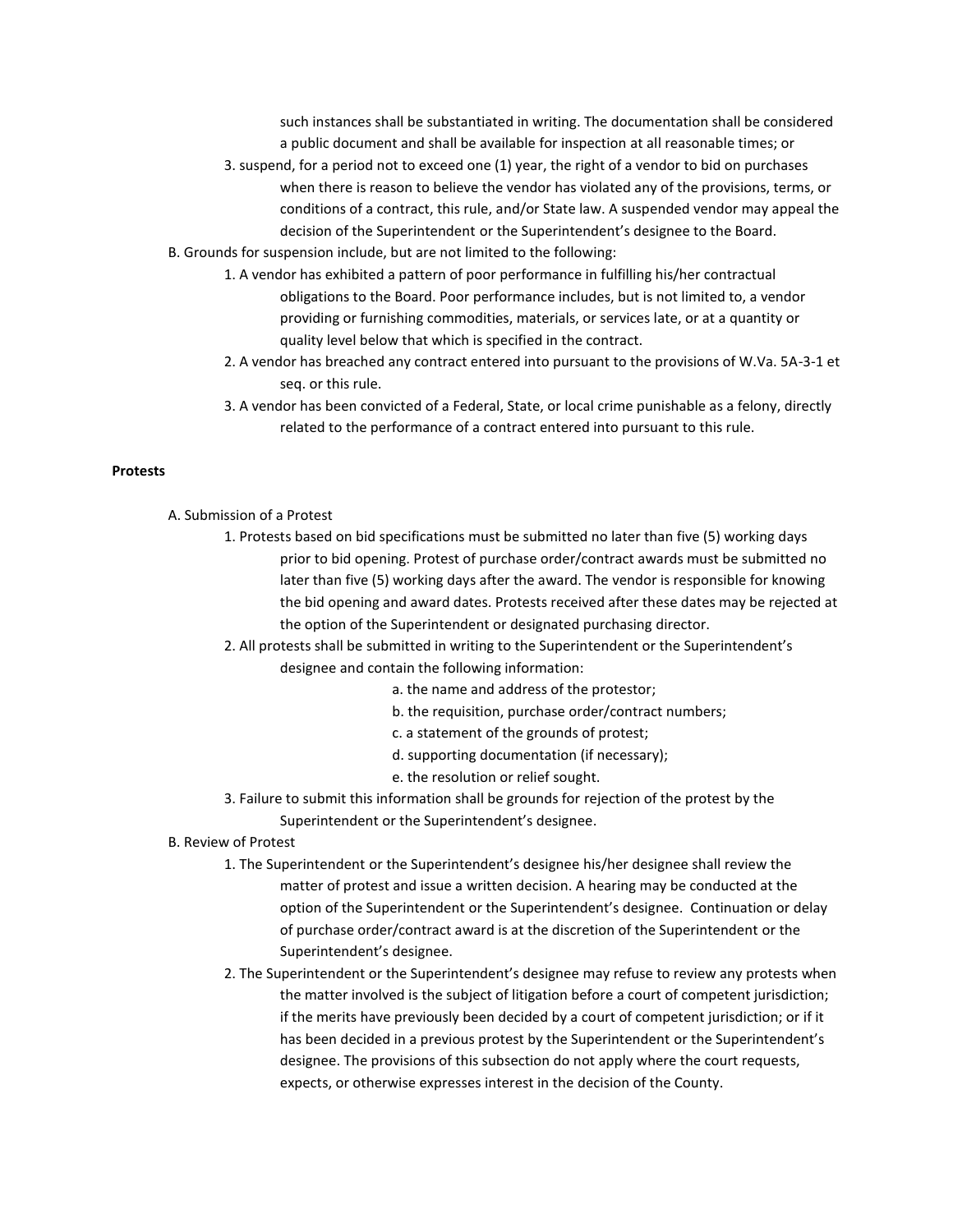### **Online Procurement**

Whenever online procurement is used, all purchasing policies must be followed, including the issuance of purchase orders prior to the time the commodities or services are ordered. The purchase order must be issued to the vendor from whom the commodities or services are being purchased, and not to the online procurement provider.

## **Payment for Commodities or Services**

- A. The Board shall not approved payment for any claim for services rendered or materials furnished unless an itemized account of the claim is filed by the claimant. (W.Va. 12-3-18)
- B. The account shall be itemized in detail, and shall show, among other things, the following:
	- 1. If the claim is for services, the claim shall show the kind of services, the dates when the services were performed, and the name of the person performing the services.
	- 2. If the claim is for materials or supplies furnished, the claim shall show in detail the kind of material or supplies, the quantity, dates of delivery, and to whom delivered.
- C. Consequently, the Board shall not make payments from a summarized statement, but must make all payments for materials furnished and services rendered from an itemized invoice.
- D. In addition, payments shall not be made in advance of the materials being furnished or the services rendered.
- E. The Board shall withhold payment in the final settlement of any contract, until the receipt of a certificate from the tax commissioner to the effect that all taxes against the contractor have been paid or provided for. A copy of the "Release of Final Settlement" (W.Va. Code 11-10-11(d))
- F. In addition, if the contract is subject to county or municipal business and occupation taxes, the payment must also be withheld until receipt of a release from the applicable county or municipality to the effect that all county or municipal business and occupation taxes levied or accrued against the contractor have been paid.

## **Purchases by Schools**

- A. All purchases by the schools are to be made in accordance with the procedures specified in State Board Policy 1224.1 and the incorporated manual entitled Accounting Procedures Manual for the Public Schools in the State of West Virginia and purchasing procedures set forth in this policy.
- B. All contracts shall be approved and signed by the County Superintendent. Except for the funds discussed in the succeeding paragraph, individual schools have the authority to expend only the "quasi-public" funds received by the school from curricular or noncurricular activities.
- C. The Board shall not distribute public funds to individual schools for expenditure. Funds may be allocated to each school, but the actual procurement transactions shall be handled through the County's central business office. Exceptions to this general rule are:
	- 1. the distribution of funds appropriated for faculty senates through the Public School Support Program (PSSP) and supplemental allocations by the County Board to provide the basic allocation for teachers not funded through the PSSP;
	- 2. the occasional or infrequent reimbursement of an expense unintentionally paid by a school;
	- 3. the disbursement of funds to a school for the repetitive purchase of a specific item, such as postage, where it is impractical to handle the transaction in any other manner. Supplemental allocations by the County to the appropriated amount